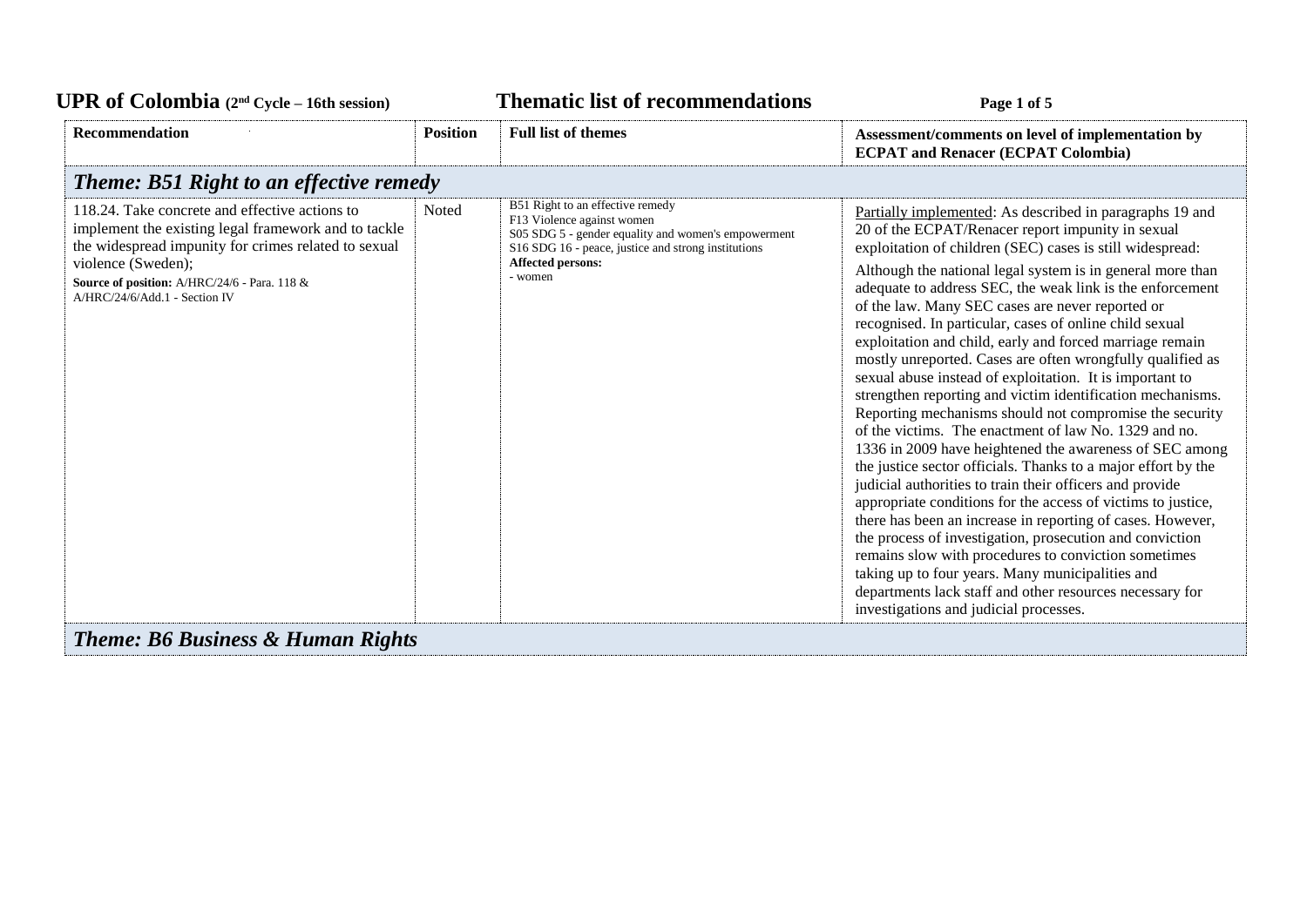### UPR of Colombia  $(2^{nd} \text{ Cycle} - 16th \text{ session})$  **Thematic list of recommendations Page 2** of 5

| <b>Recommendation</b>                                                                                                                                                                         | <b>Position</b> | <b>Full list of themes</b>                                   | Assessment/comments on level of implementation by<br><b>ECPAT and Renacer (ECPAT Colombia)</b>                                                                                                                                                                                                                                                                                                                                                                                                                                                                                                                                                                                                                                                               |
|-----------------------------------------------------------------------------------------------------------------------------------------------------------------------------------------------|-----------------|--------------------------------------------------------------|--------------------------------------------------------------------------------------------------------------------------------------------------------------------------------------------------------------------------------------------------------------------------------------------------------------------------------------------------------------------------------------------------------------------------------------------------------------------------------------------------------------------------------------------------------------------------------------------------------------------------------------------------------------------------------------------------------------------------------------------------------------|
| 116.36. Continue its efforts to introduce a human<br>rights perspective in business and trade (Philippines);<br>Source of position: A/HRC/24/6 - Para. 116 &<br>A/HRC/24/6/Add.1 - Section II | Supported       | B6 Business & Human Rights<br>Affected persons:<br>- general | Partially implemented: As described in paragraph 22 of the<br>ECPAT / Renacer report, The Code is an important<br>prevention (and protection) mechanism against sexual<br>exploitation of children in travel and tourism. The Code is<br>promoted by ECPAT, Organización Mundial del Turismo<br>and UNICEF and is a certification of tourist businesses that<br>fulfil a standard of care on child protection. In Colombia,<br>the certification system is managed by Renacer (ECPAT<br>Colombia). Companies can adopt The Code voluntarily, but<br>at the same time are complying with a legal government<br>requirement. Companies can implement their own codes and<br>the Ministry of Commerce, Industry and Tourism monitors<br>compliance to The Code. |
|                                                                                                                                                                                               |                 |                                                              | The Code is a very positive example of the government's<br>support to introducing human rights principles in business.<br>However, to strengthen its prevention and awareness-raising<br>programmes, more programmes should include and<br>articulate actions with the participation of businesses.                                                                                                                                                                                                                                                                                                                                                                                                                                                          |
|                                                                                                                                                                                               |                 |                                                              | The issue of CSEC was included in the framework of the<br>initiative 'Guides Colombia', involving the State, NGOs,<br>Companies and International Organizations. The issue of<br>CSEC was included as one of the risks and impacts on<br>human rights that companies must identify and manage.                                                                                                                                                                                                                                                                                                                                                                                                                                                               |
|                                                                                                                                                                                               |                 |                                                              | The National Plan of Action for Business and Human Rights<br>2015-2018 'Colombia Avanza' (4.7 and 4.8) incorporates<br>the prevention of CSEC and the protection of the Rights of<br>Children as corporate responsibility.                                                                                                                                                                                                                                                                                                                                                                                                                                                                                                                                   |

# *Theme: D27 Prohibition of slavery, trafficking*

| 116.61. Strengthen the trafficking prevention<br>programmes under the national strategy to combat<br>human trafficking 2007-2012, with particular<br>attention to children from disadvantaged groups<br>(Egypt);<br><b>Source of position:</b> A/HRC/24/6 - Para. 116 $\&$<br>$A/HRC/24/6/Add.1$ - Section II | Supported | D27 Prohibition of slavery, trafficking<br>A42 Institutions & policies - General<br>F31 Children: definition; general principles; protection<br>S08 SDG 8 - economic growth, employment, decent work<br>S16 SDG 16 - peace, justice and strong institutions<br><b>Affected persons:</b><br>- children<br>- vulnerable persons/groups | There is currently no Action Plan specifically against SEC.<br>There is a National Plan of Action against Trafficking 2013<br>$-2018$ . For the past two years, the National Committee and<br>the National Family Welfare System (SNBF) have been<br>drafting an anti-SEC policy that will be linked to the $-$ also |
|---------------------------------------------------------------------------------------------------------------------------------------------------------------------------------------------------------------------------------------------------------------------------------------------------------------|-----------|--------------------------------------------------------------------------------------------------------------------------------------------------------------------------------------------------------------------------------------------------------------------------------------------------------------------------------------|----------------------------------------------------------------------------------------------------------------------------------------------------------------------------------------------------------------------------------------------------------------------------------------------------------------------|
|---------------------------------------------------------------------------------------------------------------------------------------------------------------------------------------------------------------------------------------------------------------------------------------------------------------|-----------|--------------------------------------------------------------------------------------------------------------------------------------------------------------------------------------------------------------------------------------------------------------------------------------------------------------------------------------|----------------------------------------------------------------------------------------------------------------------------------------------------------------------------------------------------------------------------------------------------------------------------------------------------------------------|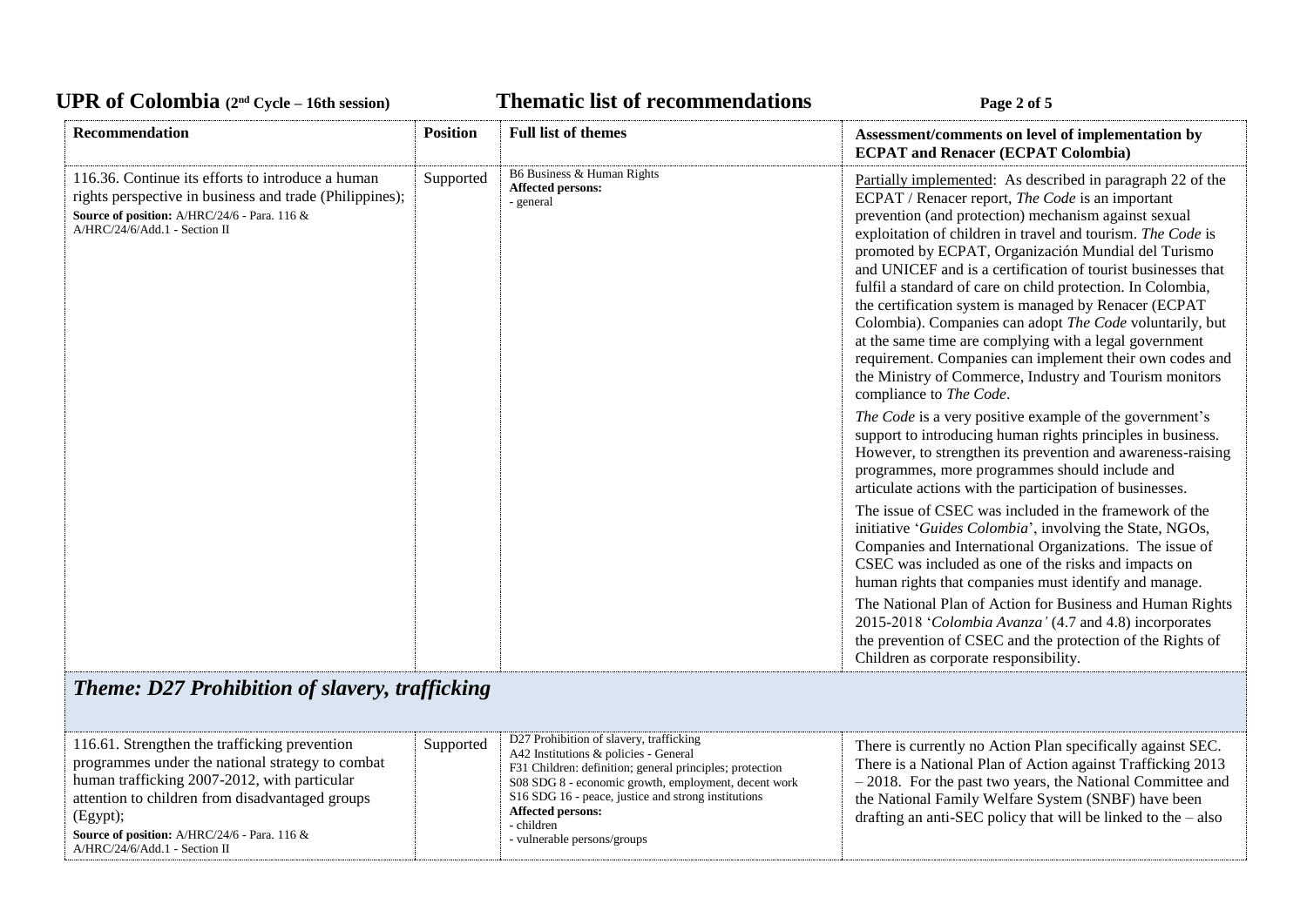## UPR of Colombia  $(2^{nd} \text{ Cycle} - 16th \text{ session})$  **Thematic list of recommendations Page 3** of 5

| Recommendation                                                                                                                                                                                                                                                                                                                                          | <b>Position</b> | <b>Full list of themes</b>                                                                                                                                                                                                                                                                                                                                         | Assessment/comments on level of implementation by<br><b>ECPAT and Renacer (ECPAT Colombia)</b>     |
|---------------------------------------------------------------------------------------------------------------------------------------------------------------------------------------------------------------------------------------------------------------------------------------------------------------------------------------------------------|-----------------|--------------------------------------------------------------------------------------------------------------------------------------------------------------------------------------------------------------------------------------------------------------------------------------------------------------------------------------------------------------------|----------------------------------------------------------------------------------------------------|
| 116.62. Continue its work in combating trafficking in<br>persons, with particular attention given to children<br>and disadvantaged groups, as envisaged in its future<br>plan of National Strategy on trafficking prevention<br>(Cambodia);<br>Source of position: A/HRC/24/6 - Para. 116 &<br>A/HRC/24/6/Add.1 - Section II                            | Supported       | D27 Prohibition of slavery, trafficking<br>A42 Institutions & policies - General<br>F31 Children: definition; general principles; protection<br>S08 SDG 8 - economic growth, employment, decent work<br>S16 SDG 16 - peace, justice and strong institutions<br><b>Affected persons:</b><br>- children<br>- vulnerable persons/groups                               | currently being drafted - Childhood and Adolescence<br>policy. To date neither has been completed. |
| 116.58. Redouble efforts against trafficking in<br>persons, in particular through the adoption of the new<br>National Strategy 2013-2018 (Peru);<br>Source of position: A/HRC/24/6 - Para. 116 &<br>A/HRC/24/6/Add.1 - Section II                                                                                                                       | Supported       | D27 Prohibition of slavery, trafficking<br>A42 Institutions & policies - General<br>S08 SDG 8 - economic growth, employment, decent work<br>S16 SDG 16 - peace, justice and strong institutions<br>Affected persons:<br>- general                                                                                                                                  |                                                                                                    |
| 116.60. Strengthen its human trafficking prevention<br>programmes in its new National Strategy to Combat<br>Trafficking in Persons (Trinidad and Tobago);<br>Source of position: A/HRC/24/6 - Para. 116 &<br>A/HRC/24/6/Add.1 - Section II                                                                                                              | Supported       | D27 Prohibition of slavery, trafficking<br>A42 Institutions & policies - General<br>S08 SDG 8 - economic growth, employment, decent work<br>S16 SDG 16 - peace, justice and strong institutions<br>Affected persons:<br>- general                                                                                                                                  |                                                                                                    |
| 116.59. Continue to combat human trafficking, in<br>particular of women, boys and girls and continue<br>strengthening its programs to prevent trafficking, in<br>accordance with the National Integrated Strategy to<br>Combat Human Trafficking (State of Palestine);<br>Source of position: A/HRC/24/6 - Para. 116 &<br>A/HRC/24/6/Add.1 - Section II | Supported       | D27 Prohibition of slavery, trafficking<br>F13 Violence against women<br>F31 Children: definition; general principles; protection<br>S05 SDG 5 - gender equality and women's empowerment<br>S08 SDG 8 - economic growth, employment, decent work<br>S16 SDG 16 - peace, justice and strong institutions<br>Affected persons:<br>- general<br>- children<br>- women |                                                                                                    |
| 116.63. Continue specially its efforts to combat<br>human trafficking (Honduras);<br>Source of position: A/HRC/24/6 - Para. 116 &<br>A/HRC/24/6/Add.1 - Section II                                                                                                                                                                                      | Supported       | D27 Prohibition of slavery, trafficking<br>S08 SDG 8 - economic growth, employment, decent work<br>S16 SDG 16 - peace, justice and strong institutions<br><b>Affected persons:</b><br>- general                                                                                                                                                                    |                                                                                                    |
| <b>Theme: D51 Administration of justice &amp; fair trial</b>                                                                                                                                                                                                                                                                                            |                 |                                                                                                                                                                                                                                                                                                                                                                    |                                                                                                    |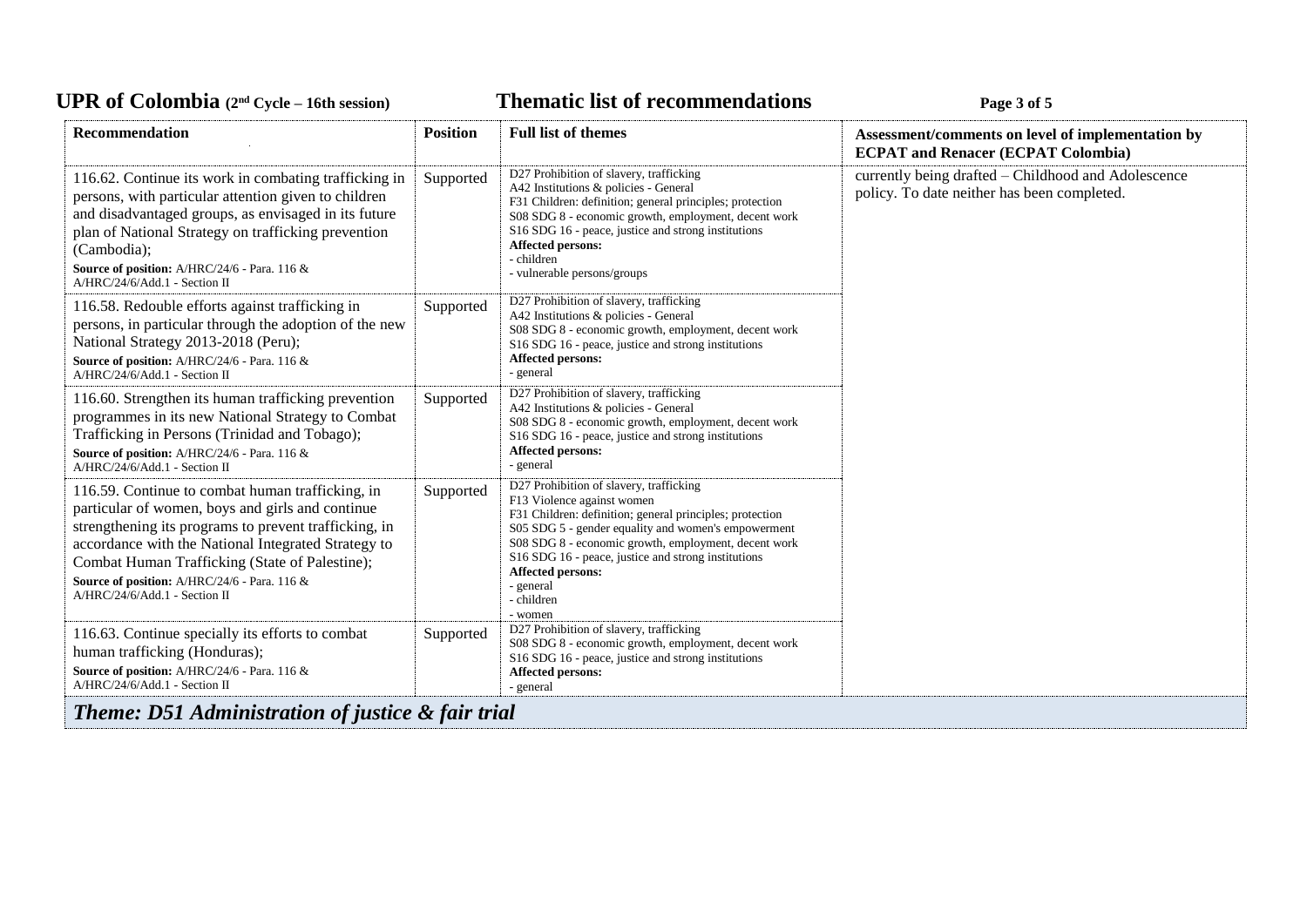### UPR of Colombia  $(2^{nd} \text{ Cycle} - 16th \text{ session})$  **Thematic list of recommendations Page 4** of 5

| <b>Recommendation</b>                                                                                                                                                                                                                                                                                                              | <b>Position</b> | <b>Full list of themes</b>                                                                                                                                                                                                                                                                                          | Assessment/comments on level of implementation by<br><b>ECPAT and Renacer (ECPAT Colombia)</b>                                                                                                                                                                                                                                                                                                                                                                                                                                                                                                                                                                                                                      |  |
|------------------------------------------------------------------------------------------------------------------------------------------------------------------------------------------------------------------------------------------------------------------------------------------------------------------------------------|-----------------|---------------------------------------------------------------------------------------------------------------------------------------------------------------------------------------------------------------------------------------------------------------------------------------------------------------------|---------------------------------------------------------------------------------------------------------------------------------------------------------------------------------------------------------------------------------------------------------------------------------------------------------------------------------------------------------------------------------------------------------------------------------------------------------------------------------------------------------------------------------------------------------------------------------------------------------------------------------------------------------------------------------------------------------------------|--|
| 116.67. Strengthen the judiciary in order to guarantee<br>its investigation and prosecution capacity so as to<br>ensure access to justice for all citizens, in particular<br>victims of sexual violence (Switzerland);<br>Source of position: A/HRC/24/6 - Para. 116 &<br>A/HRC/24/6/Add.1 - Section II                            | Supported       | D51 Administration of justice & fair trial<br>F13 Violence against women<br>B51 Right to an effective remedy<br>S05 SDG 5 - gender equality and women's empowerment<br>S16 SDG 16 - peace, justice and strong institutions<br><b>Affected persons:</b><br>- general<br>- women<br>- judges, lawyers and prosecutors | Barely implemented: In 2015, the Committee on the Rights<br>of the Child noted the "enormous challenges that child<br>victims face to access justice effectively, and the prevalence<br>of impunity for the alleged perpetrators in most of these<br>cases." Lack of resource, training and capacity in the justice<br>sector is hindering access to justice. And although Family<br>Defenders are obliged by the Childhood and Adolescence<br>Code (Law 1098 of 2006) to file criminal complaints on<br>behalf of child victims, this rarely occurs. A good step<br>forward is that the Attorney General's Office established a<br>specialized unit for the investigation of trafficking and SEC<br>cases in 2016. |  |
| <b>Theme: F13 Violence against women</b>                                                                                                                                                                                                                                                                                           |                 |                                                                                                                                                                                                                                                                                                                     |                                                                                                                                                                                                                                                                                                                                                                                                                                                                                                                                                                                                                                                                                                                     |  |
| 116.57. Guarantee access to justice for victims of<br>sexual violence by ensuring the effective<br>implementation of laws on the protection of women<br>(France);<br>Source of position: A/HRC/24/6 - Para. 116 &<br>A/HRC/24/6/Add.1 - Section II                                                                                 | Supported       | F13 Violence against women<br>A42 Institutions & policies - General<br>S05 SDG 5 - gender equality and women's empowerment<br>S16 SDG 16 - peace, justice and strong institutions<br><b>Affected persons:</b><br>- women                                                                                            | Same as under 116.67                                                                                                                                                                                                                                                                                                                                                                                                                                                                                                                                                                                                                                                                                                |  |
| 116.56. Continue to work constructively to<br>implement the laws, decrees and resolutions that<br>have been approved to combat violence against<br>women and girls and to guarantee access to justice<br>for victims of sexual violence (Canada);<br>Source of position: A/HRC/24/6 - Para. 116 &<br>A/HRC/24/6/Add.1 - Section II | Supported       | F13 Violence against women<br>F19 Girls<br>B51 Right to an effective remedy<br>S05 SDG 5 - gender equality and women's empowerment<br>S16 SDG 16 - peace, justice and strong institutions<br><b>Affected persons:</b><br>- girls<br>- women                                                                         | Same as under 116.67                                                                                                                                                                                                                                                                                                                                                                                                                                                                                                                                                                                                                                                                                                |  |
| 116.53. Strengthen its efforts in the fight to eliminate<br>violence against women and children (Senegal);<br>Source of position: A/HRC/24/6 - Para. 116 &<br>A/HRC/24/6/Add.1 - Section II                                                                                                                                        | Supported       | F13 Violence against women<br>F31 Children: definition; general principles; protection<br>S05 SDG 5 - gender equality and women's empowerment<br>S16 SDG 16 - peace, justice and strong institutions<br><b>Affected persons:</b><br>- children<br>- women                                                           | Not implemented with regard to SEC. Insufficient measures<br>have bene taken to eliminate SEC.                                                                                                                                                                                                                                                                                                                                                                                                                                                                                                                                                                                                                      |  |
| <b>Theme: F31 Children: definition; general principles; protection</b>                                                                                                                                                                                                                                                             |                 |                                                                                                                                                                                                                                                                                                                     |                                                                                                                                                                                                                                                                                                                                                                                                                                                                                                                                                                                                                                                                                                                     |  |